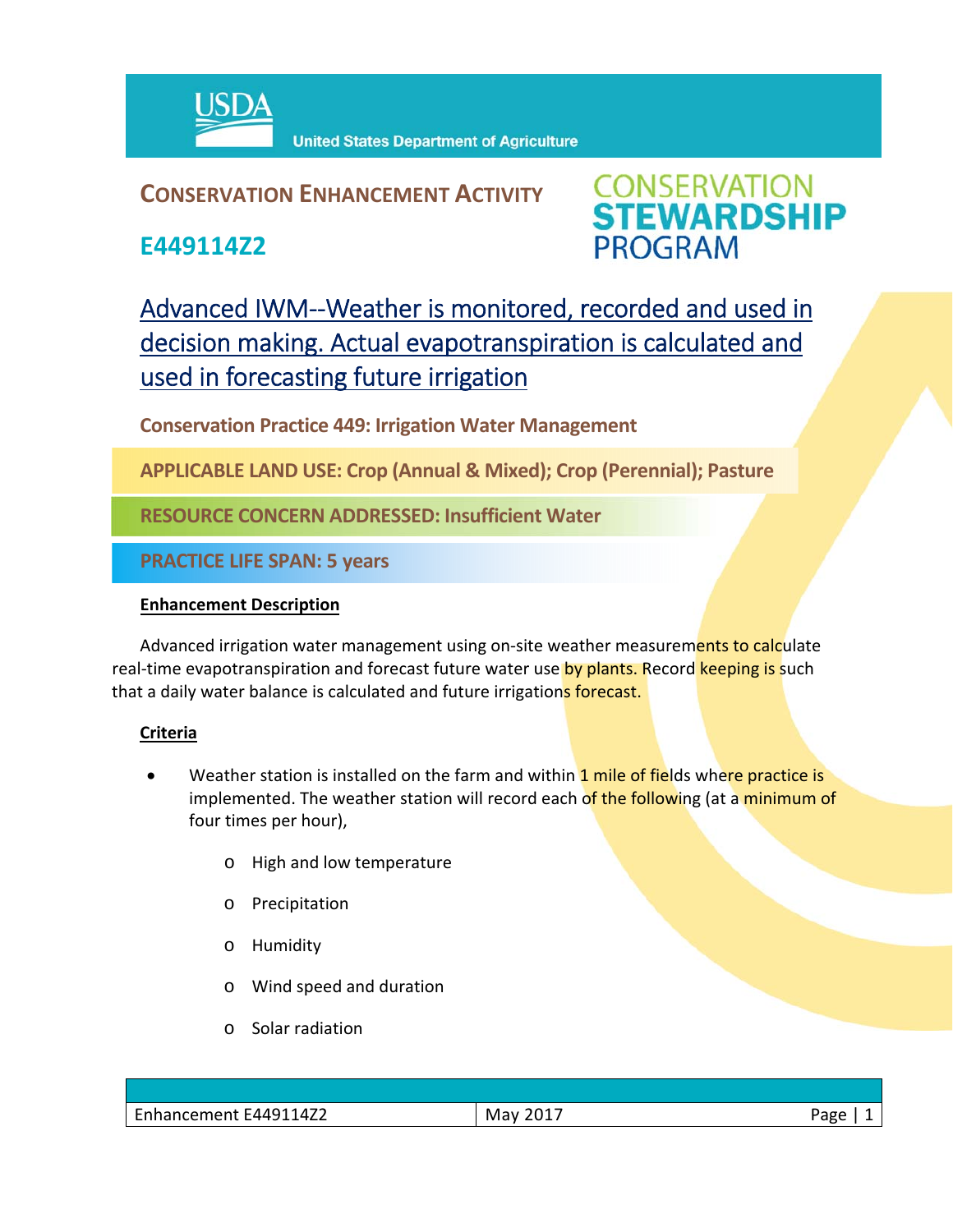

 Irrigation water management plan is followed and includes, at a minimum (as per CSP 449):



- moisture sensor locations and depths (if used), and soils. o Methods used to measure or determine the flow rate or volume of the
- irrigation applications.
- o Measurement records showing the amount of water used to irrigate as it comes onto the farm and goes to each field.
- $\circ$  Documentation of the scientific method used for scheduling the timing and amount of irrigation applications. Plan meets crop needs, while maximizing irrigation water efficiency.
- o Seasonal or annual planned water application volumes by crop.
- o Management allowable depletion (MAD) and depth of the managed crop root zone for each crop.
- o Evaluation of irrigation system distribution uniformity and necessary changes were made.
- o Information on how to recognize irrigation induced erosion and how to mitigate it.
- o Location and installation of remote soil moisture probes. Indicate how data from the soil moisture sensor locations and depths will be considered to make field‐wide irrigation decisions.
- o Water application scheduling based on soil moisture monitoring and evapotranspiration monitoring from the weather station
- o Recordkeeping documents for the irrigator to use during operation and management.

| $101 -$<br>May | Page |
|----------------|------|
|                |      |